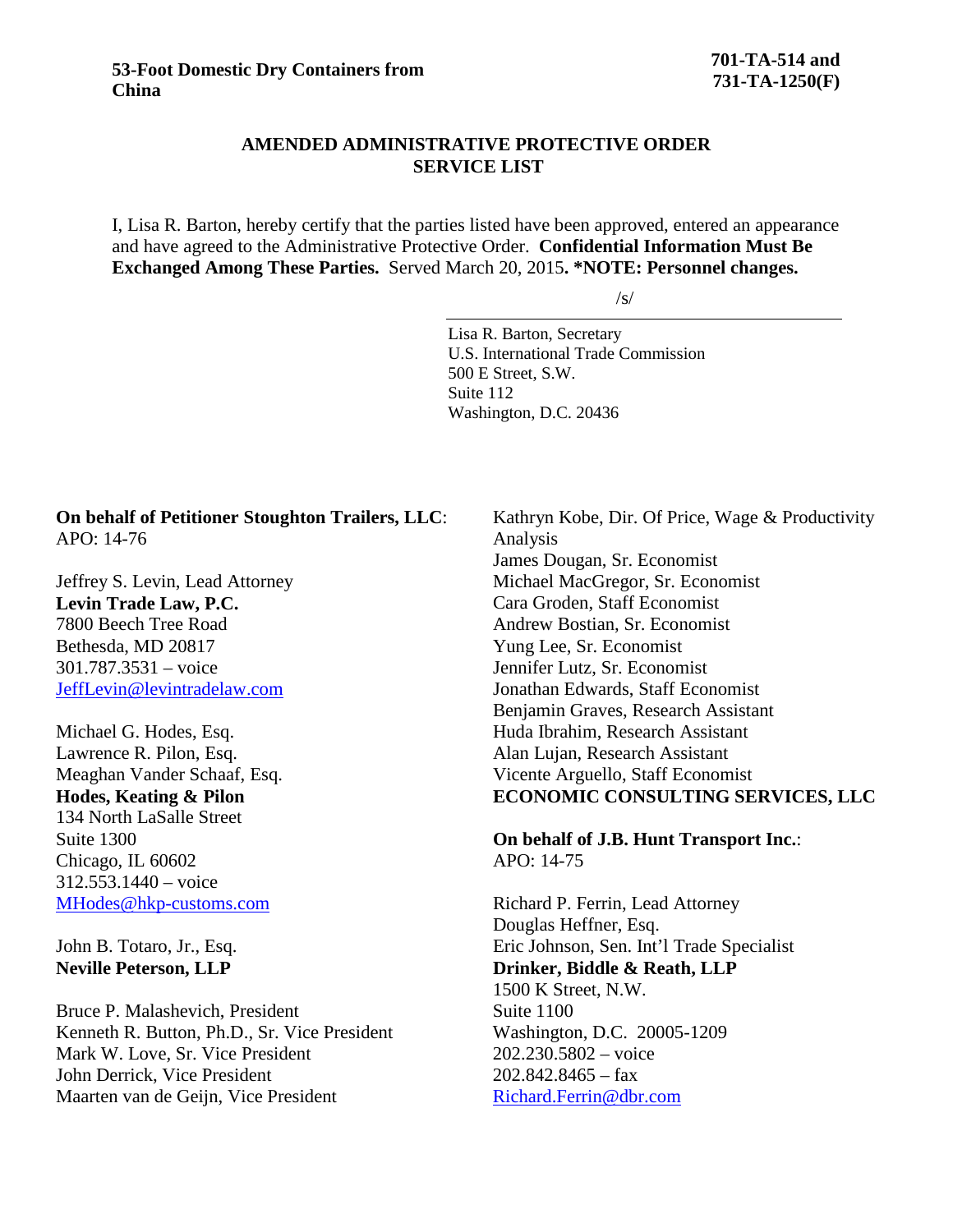**On behalf of China International Marine Containers (Group) Co., Ltd, Xinhui CIMC Container Co., Ltd., Guangdong Xinhui CIMC Special Transportation Equipment Co., Ltd., Nantong CIMC-Special Transportation Equipment Manufacture Co., Ltd., and Qingdao CIMC Container Manufacture Co., Ltd.**: APO: 14-77

Jay C. Campbell, Lead Attorney Walter J. Spak, Esq. Ting-Ting Kao, Esq. Adams C. Lee, Esq. \*Kristina Zissis, Esq. Keir A. Whitson, Sr. Trade Advisor Miguel Mayorga-Martinez, Sr. Trade Analyst & Economist Nicholas M. Seibert, International Trade Analyst Douglas Petersen, Trade Analyst Lee O. Lynch, Director, Economic Analysis **White & Case LLP** 701 Thirteenth Street, N.W.

Washington, D.C. 20005-3807 202.626.3600 – voice  $202.639.9355 - fax$ [jcampbell@whitecase.com](mailto:fmorgan@whitecase.com) [apotrade@whitecase.com](mailto:apotrade@whitecase.com)

**On behalf of the Hub Group**: APO: 14-78

Matthew J. McConkey, Lead Attorney Margaret-Rose Sales, Esq. Jing Zhang, Esq. Fabian Rivelis, Sr. International Trade Analyst **Mayer Brown LLP** 1999 K Street, N.W. Washington, D.C. 20006 202.263.3000 – voice  $202.762.4235 - fax$ [mmcconkey@mayerbrown.com](mailto:mmcconkey@mayerbrown.com)

**On behalf of Hui Zhou Pacific Container Co., Ltd., Qingdao Pacific Container Co., Ltd., Qidong Singamas Energy Equipment Co., Ltd., Singamas Container Holdings Ltd., and Singamas North America Inc.:** APO: 15-29

Eric C. Emerson, Lead Attorney Thomas J. Trendl, Esq. Hui Cao, Esq. **Steptoe & Johnson LLP** 1330 Connecticut Avenue, N.W. Washington, D.C. 20036-1795 202.429.3000 – voice [eemerson@steptoe.com](mailto:eemerson@steptoe.com)

## **On behalf of the Union Pacific Railroad Company:** APO: 15-30

David R. Grace, Lead Attorney James M. Smith, Esq. **Covington & Burling LLP** One City Center 850 Tenth Street, N.W. Washington, D.C. 20001-4956 202.662.5368 – voice 202.778,5368 – fax [dgrace@cov.com](mailto:dgrace@cov.com)

**On behalf of FedEx Freight, Inc.:** APO: 15-50

Susan Esserman, Lead Attorney Peter Zukowski, International Trade Analyst **Steptoe & Johnson LLP** 1330 Connecticut Avenue, N.W. Washington, D.C. 20036-1795 202.429.6753 – voice [sesserman@steptoe.com](mailto:sesserman@steptoe.com) [pzukowski@steptoe.com](mailto:pzukowski@steptoe.com)